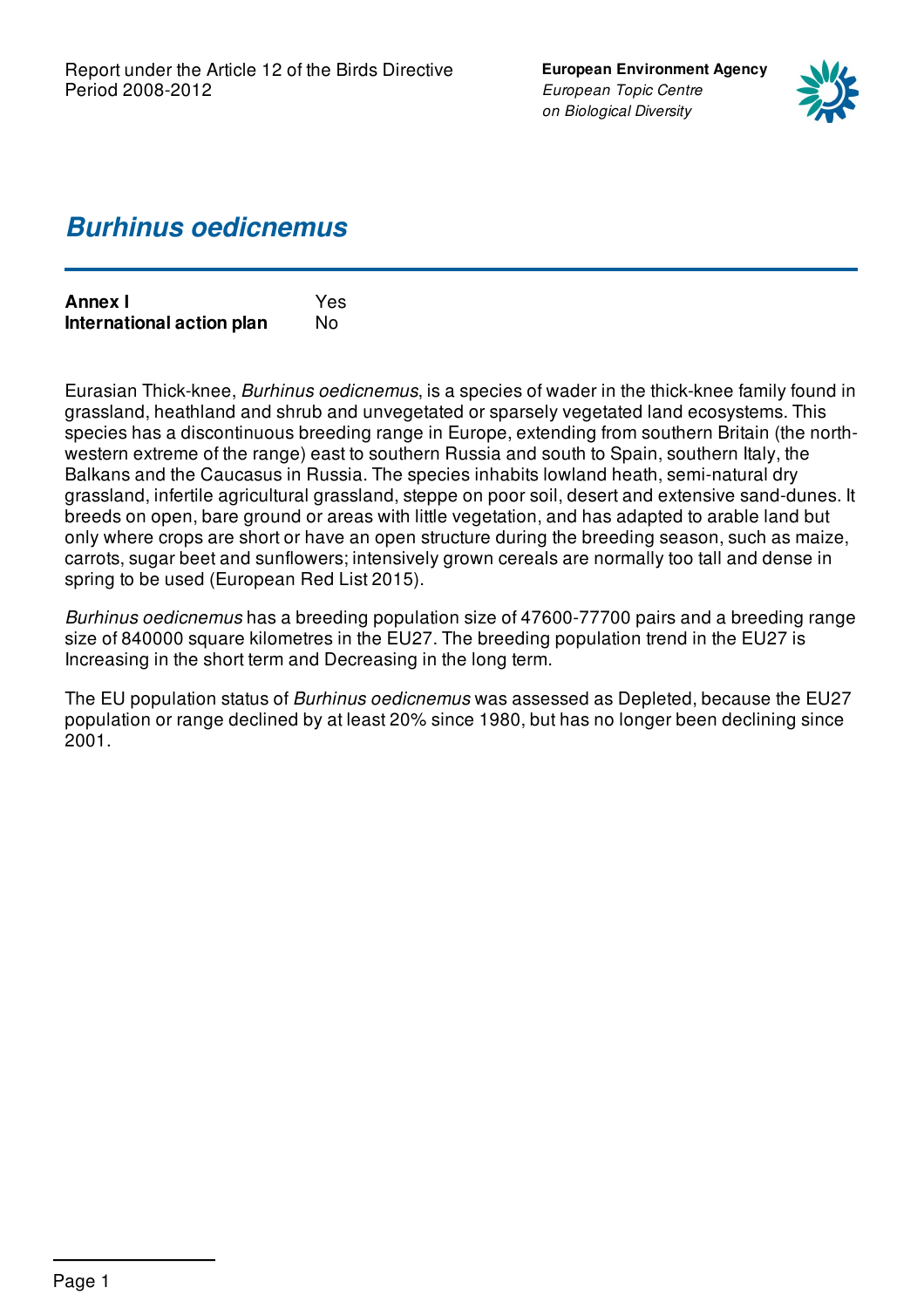*Report under the Article 12 of the Birds Directive*

# Assessment of status at the European level

| <b>Breeding</b><br>population size | <b>Breeding</b><br>population trend |                       | Range  | <b>Breeding range</b><br>trend |              | Winter             | Winter population<br>trend |              | Population |
|------------------------------------|-------------------------------------|-----------------------|--------|--------------------------------|--------------|--------------------|----------------------------|--------------|------------|
|                                    | <b>Short</b><br>term                | $\text{Long}$<br>term | area   | <b>Short</b><br>term           | Long<br>term | population<br>size | <b>Short</b><br>term       | Long<br>term | status     |
| 47600 - 77700 p                    |                                     |                       | 840000 |                                |              |                    |                            |              | Depleted   |

See the endnotes for more information<sup>i</sup>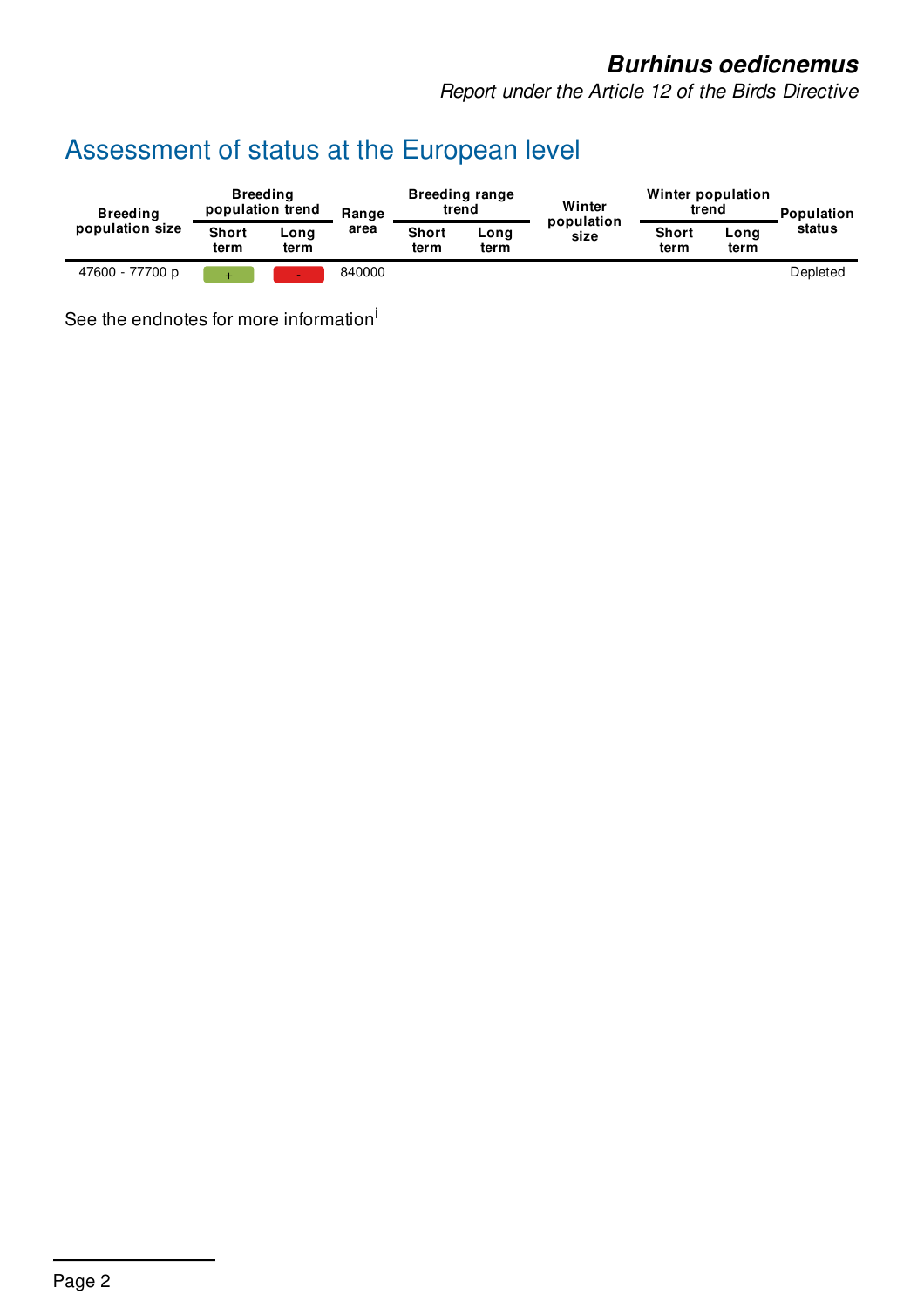*Report under the Article 12 of the Birds Directive*

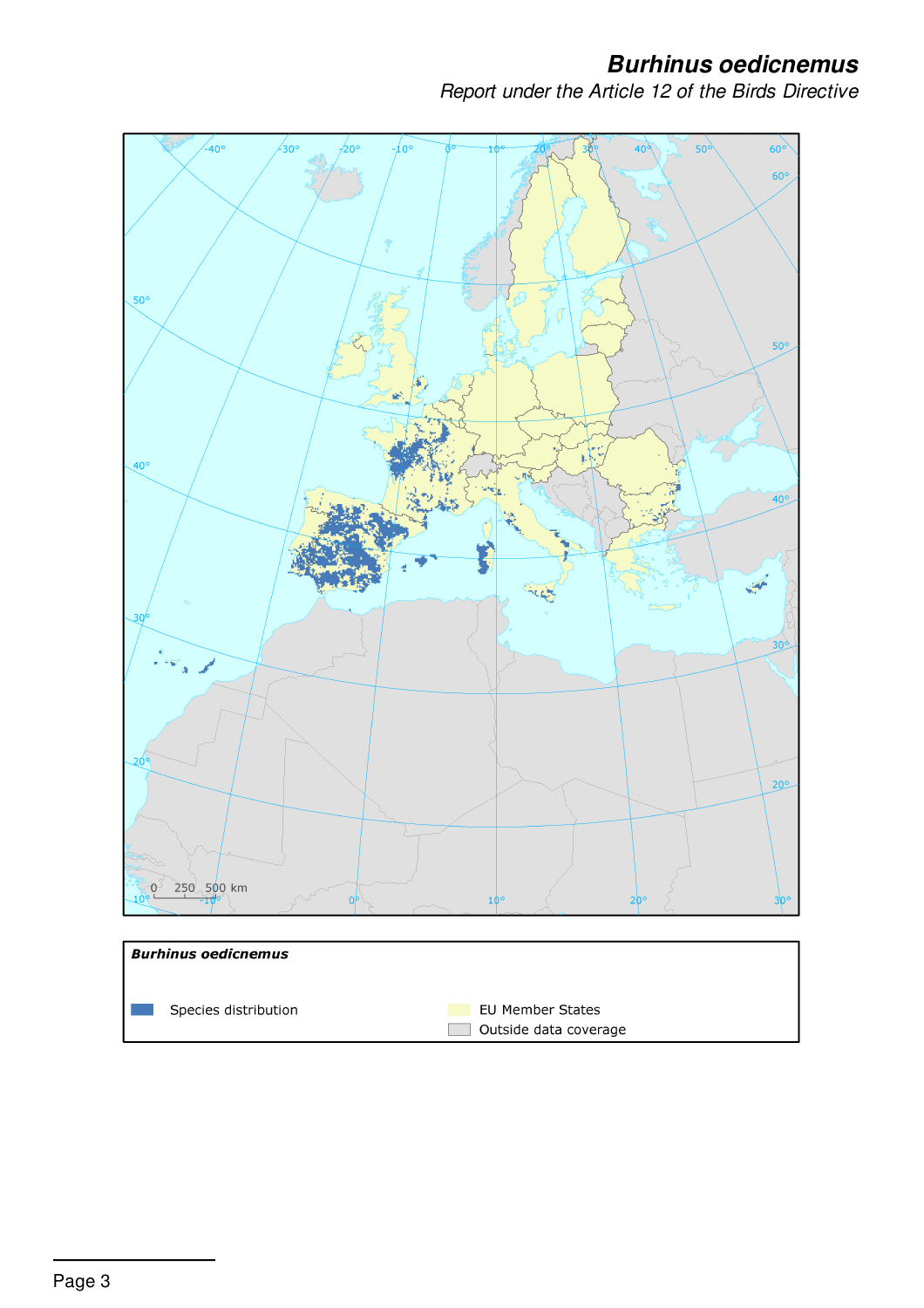*Report under the Article 12 of the Birds Directive*

### Trends at the Member State level

| $%$ in<br>MS/Ter. |             | <b>Breeding</b> | <b>Breeding</b><br>population trend |                    | Range  | <b>Breeding range</b><br>trend |                    | Winter<br>population | Winter population<br>trend |              |
|-------------------|-------------|-----------------|-------------------------------------|--------------------|--------|--------------------------------|--------------------|----------------------|----------------------------|--------------|
|                   | <b>EU27</b> | population size | <b>Short</b><br>term                | Long<br>term       | area   | <b>Short</b><br>term           | Long<br>term       | size                 | <b>Short</b><br>term       | Long<br>term |
| AT                | 0.1         | 15 - 20 p       | $+$                                 | 0                  | 999    | 0                              | $\overline{0}$     |                      |                            |              |
| BG                | 2.3         | 165 - 310 p     | $\Omega$                            | $\Omega$           | 31500  | 0                              | $\Omega$           |                      |                            |              |
| <b>CY</b>         | 1.1         | 300 - 1000 p    | $\mathsf{X}$                        | $\mathsf{x}$       | 7700   | $\mathsf{x}$                   | $\mathsf{x}$       |                      |                            |              |
| CZ                |             |                 |                                     |                    |        |                                |                    |                      |                            |              |
| ES                | 54.6        | 30000 - 40000 p | $\Omega$                            |                    | 387747 | 0                              |                    | 3402 - i             |                            |              |
| <b>ESIC</b>       | 1.5         | 1000 - 2500 p   |                                     |                    | 5400   |                                | $\mathsf{x}$       |                      |                            |              |
| FR.               | 23.8        | 10000 - 20000 p |                                     | $\mathsf{X}$       | 205800 | $\mathsf{X}$                   | $\overline{0}$     |                      |                            |              |
| GR                |             |                 |                                     |                    |        |                                |                    |                      |                            |              |
| HU                | 0.9         | 50 - 120 p      |                                     |                    | 3882   |                                |                    |                      |                            |              |
| ΙT                | 8.8         | 3600 - 6600 p   |                                     |                    | 74700  | ÷.                             | $+$                |                      |                            |              |
| PL.               |             | $0 - 0 p$       | $\mathsf{x}$                        |                    |        | $\mathsf{x}$                   | $\mathsf{x}$       |                      |                            |              |
| PT.               | 5.4         | 1000 - 5000 p   | $\mathsf{x}$                        | $\mathsf{x}$       | 51200  | $\overline{0}$                 | $\overline{0}$     |                      |                            |              |
| RO.               | 0.3         | 500 - 1000 p    | $\pmb{\mathsf{X}}$                  | $\pmb{\mathsf{X}}$ | 65600  | $\pmb{\mathsf{X}}$             | $\pmb{\mathsf{X}}$ |                      |                            |              |
| SK                |             | $0 - 5 p$       |                                     |                    | 200    |                                |                    |                      |                            |              |
| UK                | 1.3         | 350 - 350 p     | $\ddot{}$                           | $+$                | 5400   | 0                              |                    |                      |                            |              |

See the endnotes for more information<sup>ii</sup>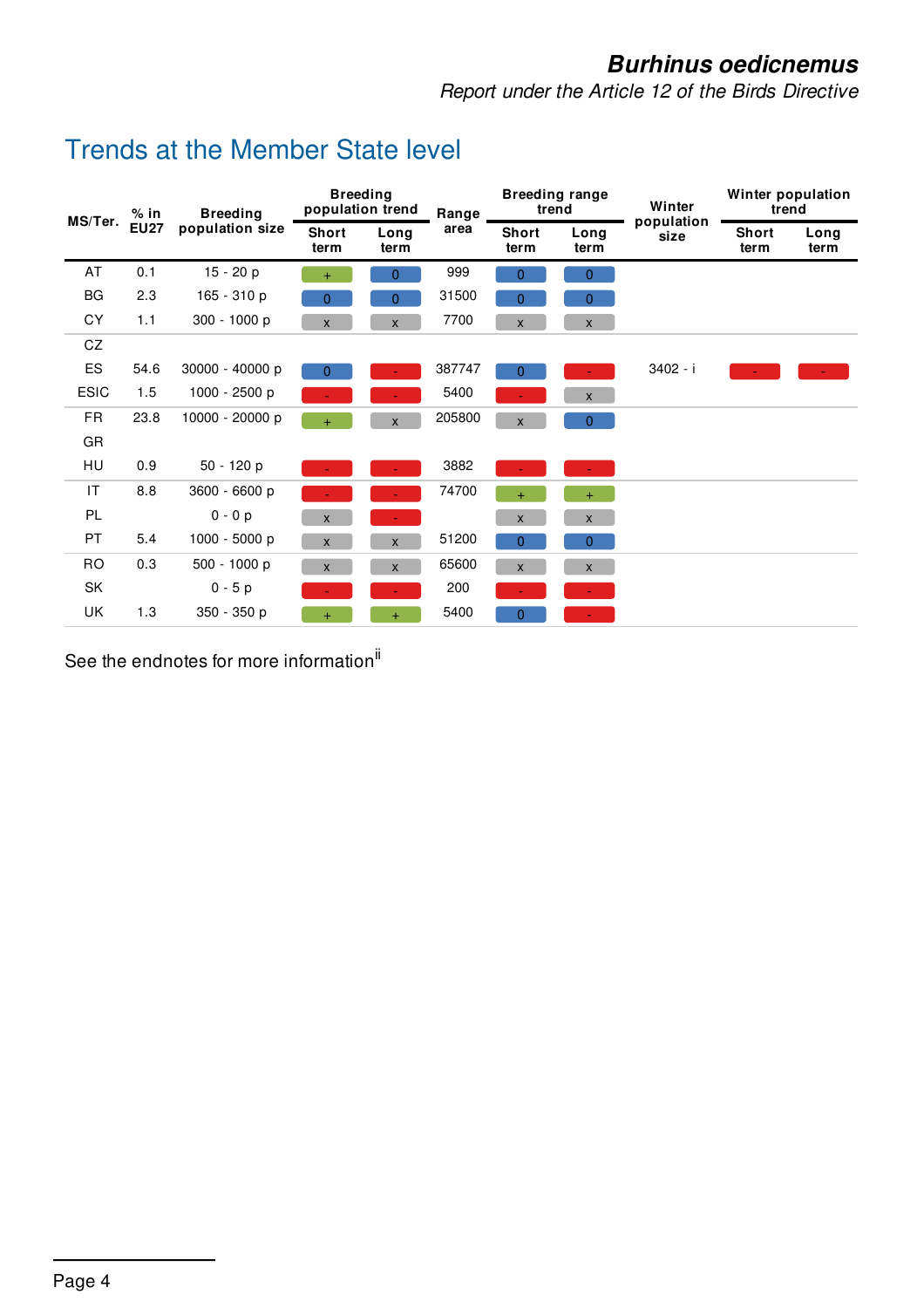*Report under the Article 12 of the Birds Directive*

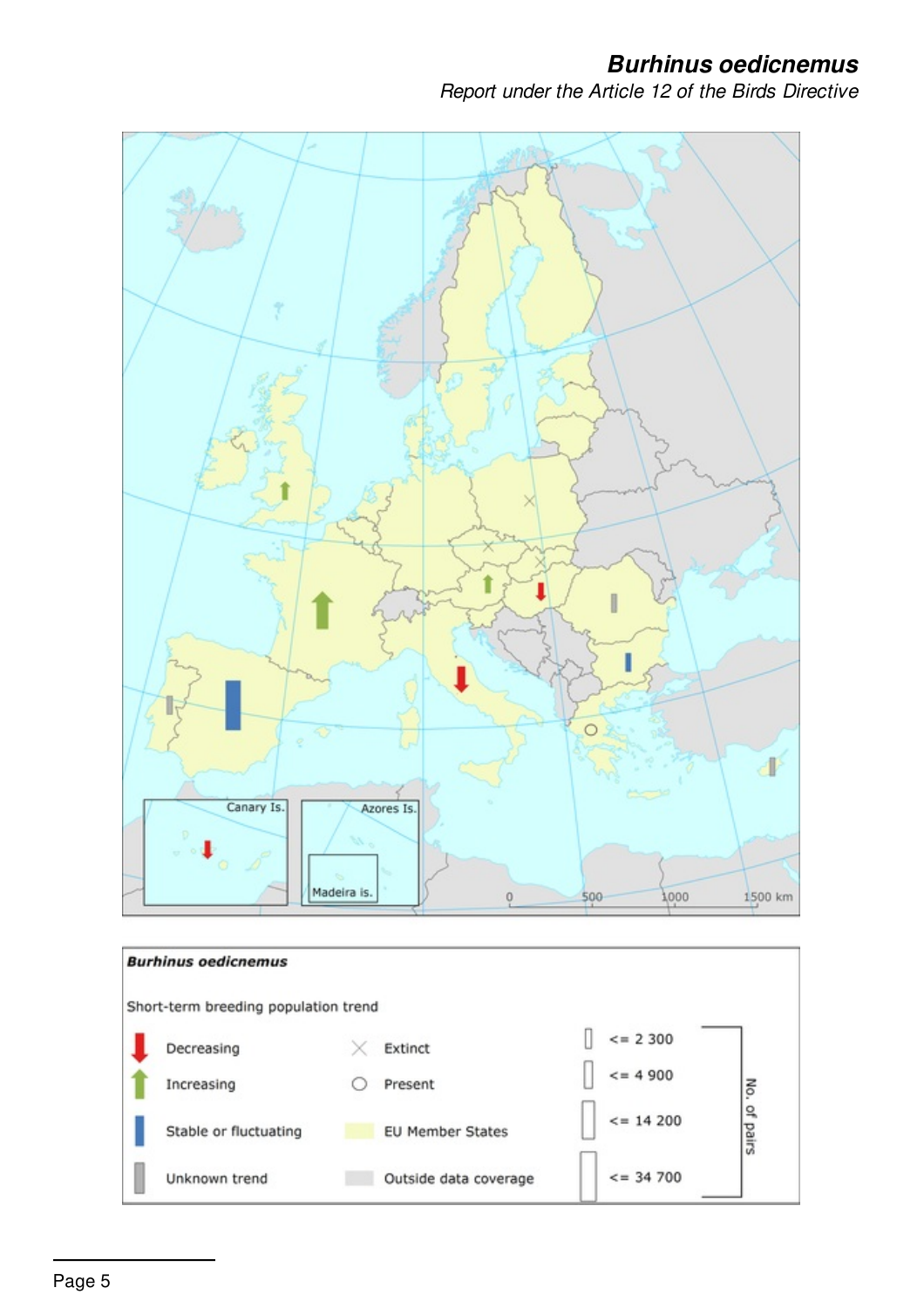#### *Burhinus oedicnemus Report under the Article 12 of the Birds Directive*



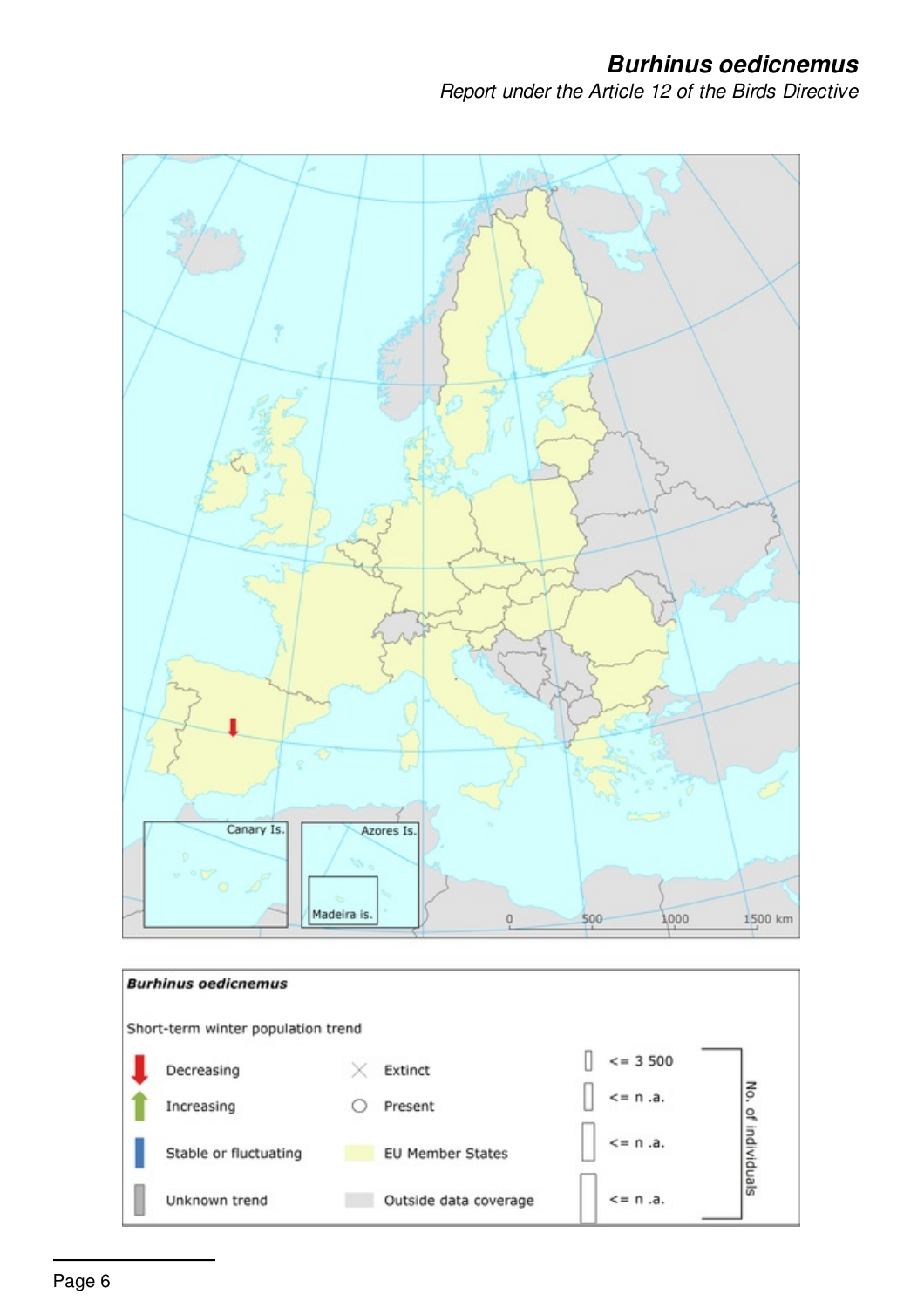*Report under the Article 12 of the Birds Directive*

## Main pressures and threats reported by Member States

For the bird species triggering SPA classification Member States were asked to report the 20 most important pressures and threats using an agreed hierarchical list which can be found on the Article 12 Reference Portal ( [http://bd.eionet.europa.eu/activities/Reporting/Article\\_12/reference\\_portal](http://bd.eionet.europa.eu/activities/Reporting/Article_12/reference_portal) ). Pressures are activities which are currently having an impact on the species and threats are activities expected to have an impact in the near future. The table below only contains information from Member States, where a species triggers SPA classification. Pressures and threats were ranked in three classes 'high, medium and low importance', the table below only shows pressures and threats classed as 'high', for some species there were less than ten pressures and threats reported as highly important.

#### **Ten most frequently reported 'highly important' pressures and threats**

| Code             | <b>Activity</b>                                        | <b>Frequency</b> |
|------------------|--------------------------------------------------------|------------------|
| A02              | Modification of cultivation practices                  | 24               |
| A04              | Grazing by livestock                                   | 10               |
| G <sub>01</sub>  | Outdoor sports, leisure and recreational activities    | 10               |
| H <sub>06</sub>  | Excess energy (noise, light, heating, electromagnetic) | 10               |
| A01              | Agricultural cultivation                               | 5                |
| A06              | Crops of annuals & perennials (non-timber)             | 5                |
| <b>B01</b>       | Afforestation                                          | 5                |
| D <sub>0</sub> 1 | Roads, railroads and paths                             | 5                |
| D <sub>02</sub>  | Utility and service lines/pipelines                    | 5                |
| E <sub>0</sub> 1 | Urbanisation and human habitation                      | 5                |

## Proportion of population covered by the Natura 2000 network

For the bird species triggering SPA classification Member States were asked to report the size of a species population occurring within the Natura 2000 network. The percentage of species population covered by the network was estimated by comparing the population size within the network and the total population size.

| Percentage of coverage by Natura 2000 sites |                                         |  |
|---------------------------------------------|-----------------------------------------|--|
|                                             | MS/territory season SPA trigger % cover |  |

| season   |            | % coverage         |
|----------|------------|--------------------|
| breeding | <b>YES</b> | 100                |
| breeding | <b>YES</b> | 25                 |
| breeding | <b>YES</b> | 57.74              |
| breeding | <b>YES</b> | 2.61               |
| winter   | <b>YES</b> | 71.11              |
| breeding | <b>YES</b> | 1.08               |
| breeding | <b>YES</b> | 14.69              |
| breeding | <b>YES</b> | 91.55              |
| breeding | <b>YES</b> | 12.97              |
|          |            | <b>SPA trigger</b> |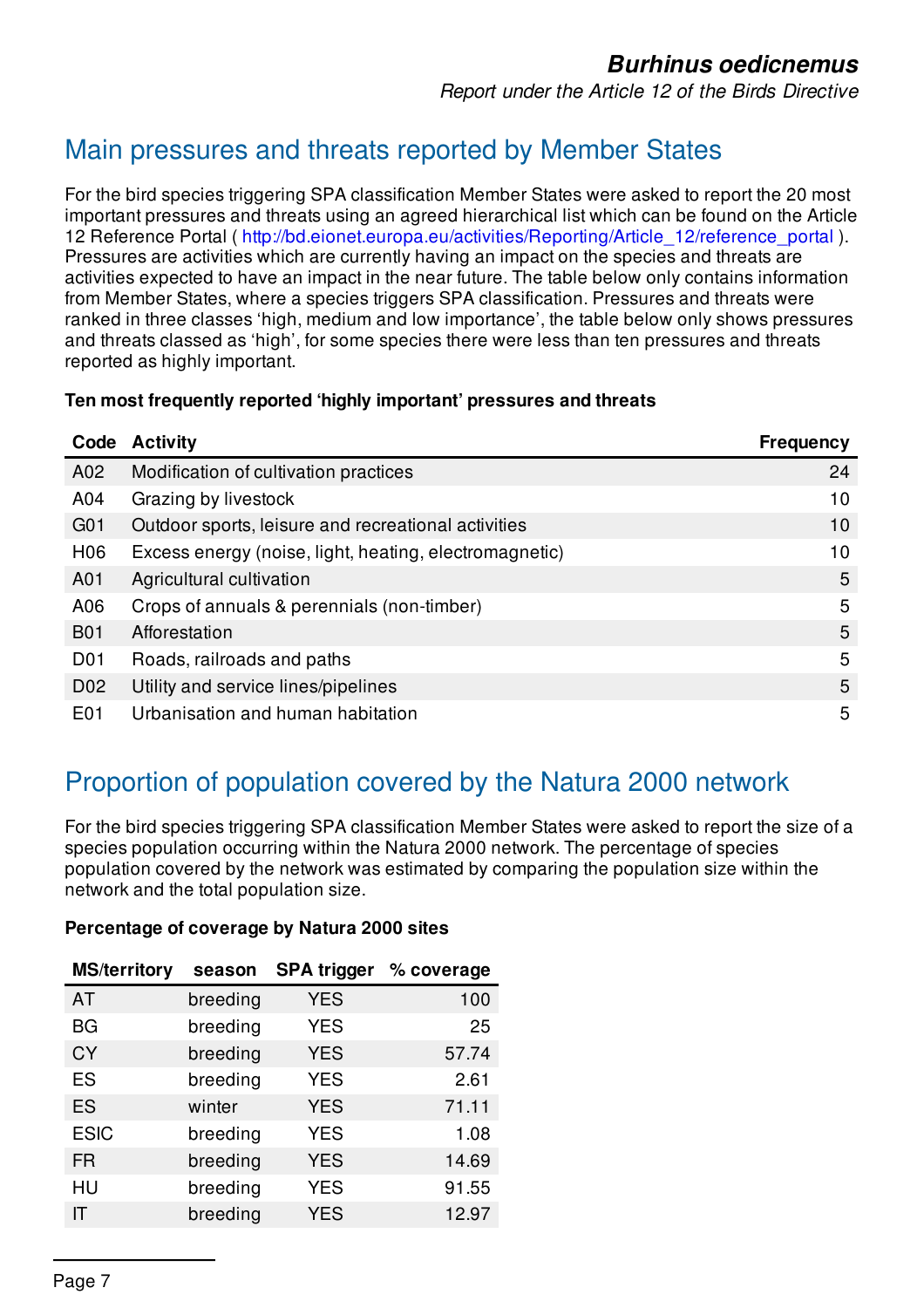*Report under the Article 12 of the Birds Directive*

| <b>MS/territory</b> | season   | <b>SPA trigger</b> | % coverage |
|---------------------|----------|--------------------|------------|
| PL                  | breeding | ΝO                 |            |
| PT                  | breeding | <b>YES</b>         | 20         |
| <b>RO</b>           | breeding | <b>YES</b>         | 74.56      |
| <b>SK</b>           | breeding | <b>NO</b>          |            |
| UK                  | breeding | <b>YES</b>         | 65.71      |

See the endnotes for more information<sup>iii</sup>

## Most frequently reported conservation measures

For the bird species triggering SPA classification Member States were asked to report up to 20 conservation measures being implemented for this species using an agreed list which can be found on the Article 12 Reference Portal. Member States were further requested to highlight up to five most important ('highly important') measures; the table below only shows measures classed as 'high', for many species there were less than ten measures reported as highly important.

#### **Ten most frequently reported 'highly important' conservation measures**

| Code | <b>Measure</b>                                               | <b>Frequency</b> |
|------|--------------------------------------------------------------|------------------|
| 6.3  | Legal protection of habitats and species                     | 26               |
| 6.1  | Establish protected areas/sites                              | 22               |
| 2.1  | Maintaining grasslands and other open habitats               | 15               |
| 7.1  | Regulation/Management of hunting and taking                  | 11               |
| 2.2  | Adapting crop production                                     | 7                |
| 2.0  | Other agriculture-related measures                           | 4                |
| 4.2  | Restoring/improving the hydrological regime                  | 4                |
| 4.3  | Managing water abstraction                                   | 4                |
| 6.5  | Adaptation/abolition of military land use                    | $\overline{4}$   |
| 7.4  | Specific single species or species group management measures | 4                |

This information is derived from the Member State national reports submitted to the European Commission under Article 12 of the Birds Directive in 2013 and covering the period 2008-2012. More detailed information, including the MS reports, is available at: <http://bd.eionet.europa.eu/article12/summary?period=1&subject=A133>.